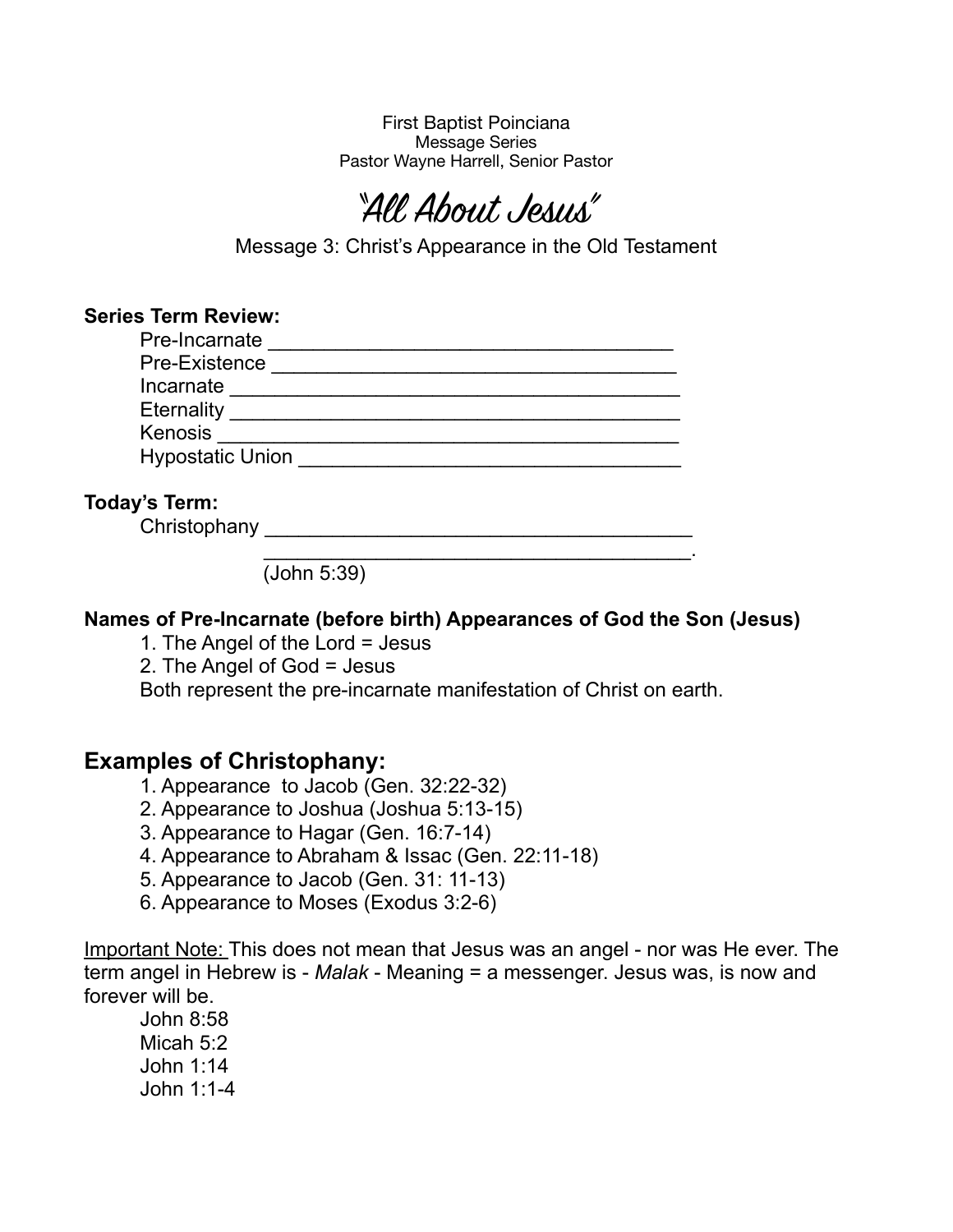## **Melchizedek - A Christophany. (Genesis 14:18-20)**

- Melchizedek means "King of Righteousness"
- A King & High Priest (at once)
	- A King rules over people
	- A High Priest mediates between God and man.
- No Jew ever held both positions.

#### **Hebrews 6:20**

- "High Priest Forever" No human lives forever.
- The term "order" shows Christ's eternality to -forever-

#### **Hebrews 7:3:**

- Melchizedek has no mother, no father, and no genealogy.
- This person is without beginning of days or end of life. (Jesus)
- No human can fill these rolls
	- Eternal, Preexistent, no mother, no father, no beginning & no ending.

## **The Christophany of Melchizedek:**

- 1. King of Righteousness Genesis 14:17-19 Jesus is our Righteous King - Revelation 19:11; 16 (King & Judge)
- 2. Bringer of Peace Isaiah 9:6 || Prophetic of Christ's Kingdom (peace/justice)
- 3. High Priest was the mediator between God and man Genesis 14:18-20 Jesus is now our High Priest/Mediator - 1 Timothy 2:5

*Jesus was - Jesus Is - Jesus forever will be. The eternality of Christ Jesus.* 

God's people must know the truth: **Hosea 4:6** 

*"The scripture is our inexhaustible textbook, the Lord Jesus our boundless subject, and the Holy Spirit our divine infinite helper" - Charles Spurgeon* 

Jesus is the theme - All About Jesus.